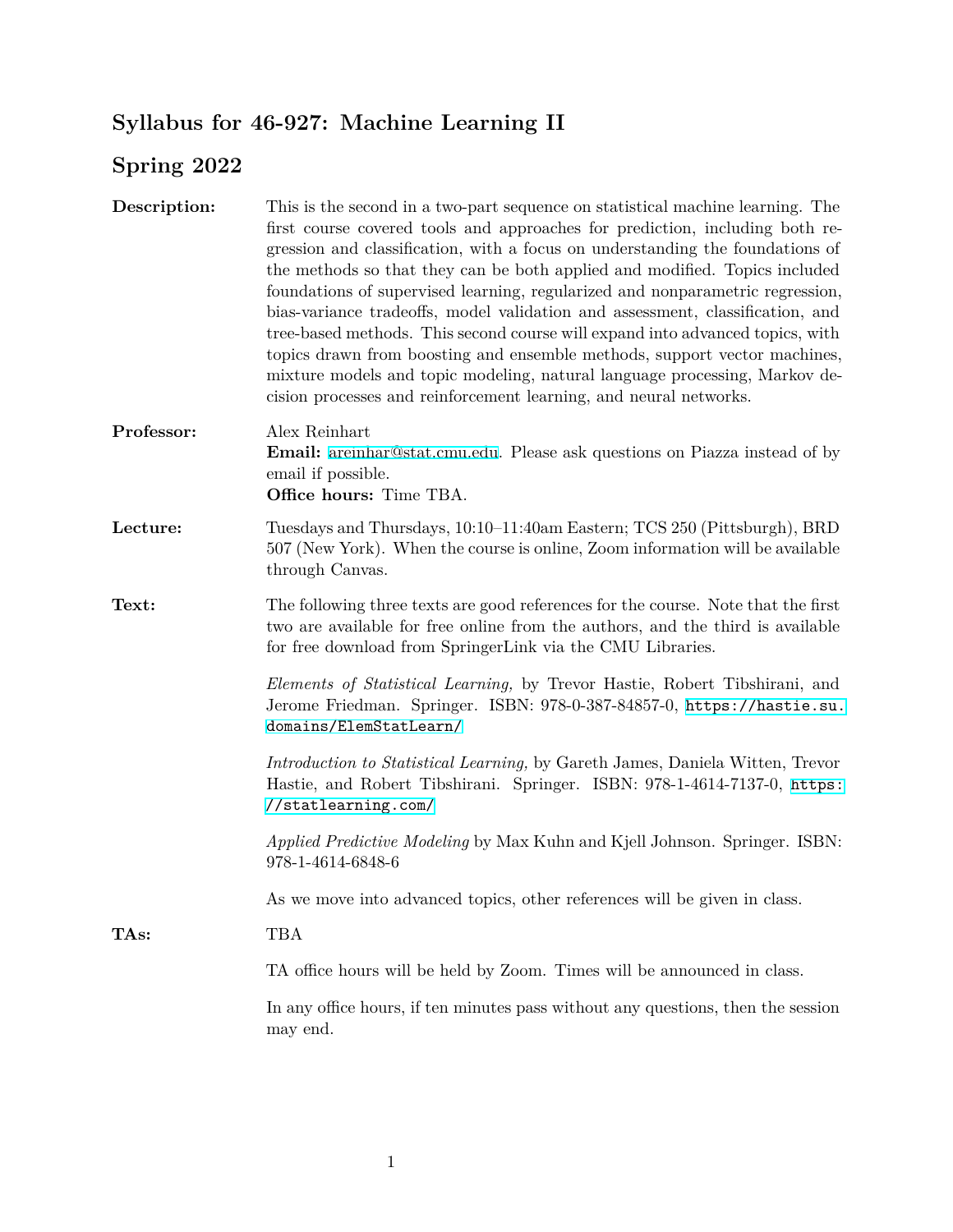**Course Grade:** You are responsible for checking your scores regularly on Canvas, and reporting any errors or discrepancies to us.

> Homework, weekly quizzes, and a project will contribute to your final course grade. Your overall homework average will count for 45%, the quizzes for 35%, and the final project for 20%.

**Computing:** This course will rely primarily on Python for computation. The lectures and homework will assume the general proficiency at programming, simulation, and Python that you have developed in your previous courses. As in learning any programming language, some exploration and Internet searching on your part is assumed.

> I highly recommend using Jupyter notebooks for working with Python in this course, including for writing up homework assignments.

**Homework:** Homework will generally be due at the beginning of Thursday classes. Homework submitted after the start of class, but within three hours of the deadline, will receive a 30% late penalty. Homework submitted after that point will **not** be accepted without prior arrangement.

> The homeworks are a key component of this course, and a large amount of learning will occur during the completion of the exercises. There will be instances where the homework is used to extend material that was taught during the lecture. There will be cases where important results will be presented in the homework. These new results should be considered as being equally important to results presented during lecture.

> Further, the difficulty level of the homework exercises is, on average, greater than that of the examples done during lecture. It is not a wise use of our limited lecture time to work through many extended examples, and watching me work an exercise is not a replacement for doing the work yourself.

> It is your responsibility to ensure that your homework submissions are readable by the TAs and instructor. Follow the posted guidelines for formatting submissions. The TAs are not obliged to give credit for work they cannot understand, cannot open, or cannot find (e.g. if a solution is buried among pages of computer output).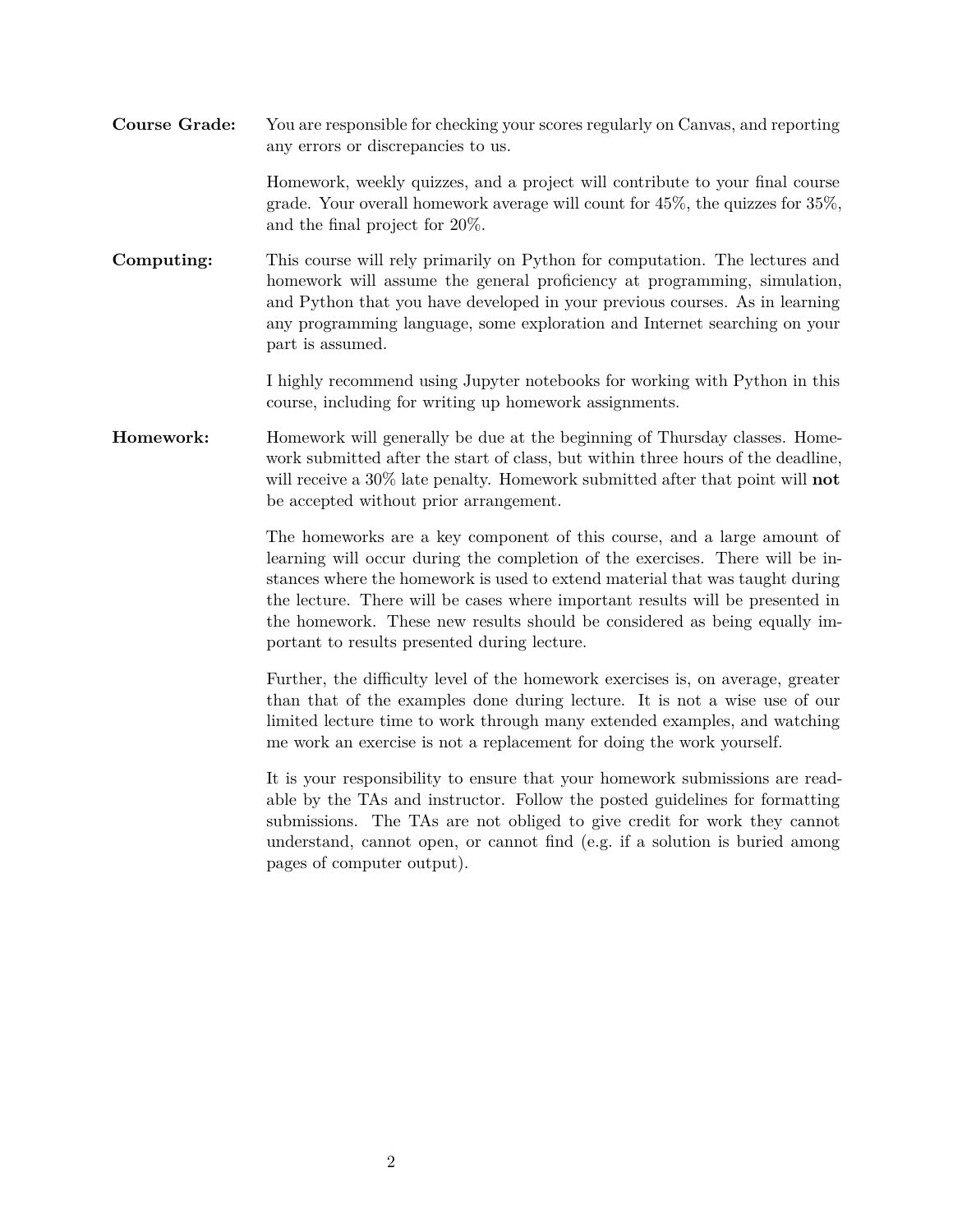**Email:** Please do not email TAs with concerns over grading, or any other issues with the course. Instead, email the instructor. I assume that you check, at least daily, the email account which is linked up to Canvas (in other words, your @andrew.cmu.edu address). Canvas will be used for important announcements, so make sure that you receive notifications for Canvas announcements.

> Please post any **short** questions regarding homework or the lecture to Piazza. (Longer or more detailed questions should be asked in office hours.) We will do our best to respond within 24 hours. *However,* you should be reasonable about expectations of responses to questions on the due dates of homeworks. For quick responses, office hours are preferred to Piazza.

**Weekly Quizzes:** Weekly quizzes will be given on Fridays. The actual quizzes will be timelimited and quite short, but they will be available for 24 hours to accommodate students in different time zones. Your work on the quizzes must be your own. **Collaboration is not permitted.**

There will be no final exam this mini. The quizzes will serve as a replacement.

**Project:** Details of the final project will be discussed in class.

Lectures: I expect you to attend all lectures. Also, I assume you hear everything I say during lecture. In other words, if I have to make an important announcement, and I do so during normal lecture time, I am not obligated to deliver the announcement via any other means. **In particular, I often make important announcements at the beginning of lecture, and you are responsible for being aware of these. These announcements are often on a slide titled "Announcements."**

> The lecture notes will be delivered via a tablet. These will be posted as a PDF file and posted on the Canvas site the day following the lecture. If needed, I will clarify, expand, and/or correct the notes prior to posting them.

> Prior to lecture, I will post a version of the lecture slides with blanks to be filled in. You can print or download a copy of this prior to lecture to follow along. **These may not be the entirety of what we will cover during lecture.**

> You are encouraged to ask questions at any time during the lectures. If I feel that your question ventures into technical details which are not pertinent to the discussion, I may ask you to either talk after class, come to office hours, or send me an email. You should not interpret this as me discouraging these (or any other) questions.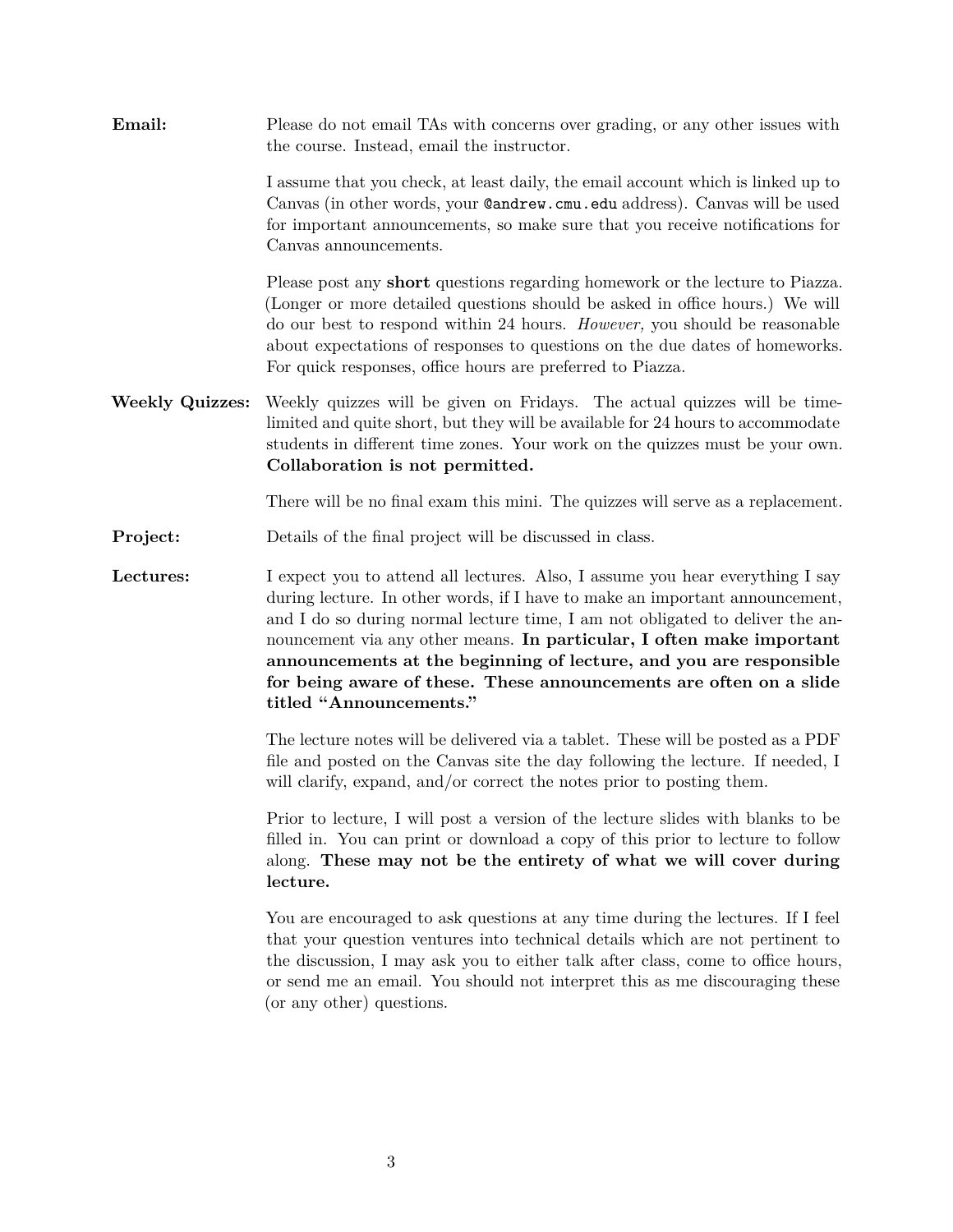**Integrity:** Please read CMU's policy on academic integrity: [https://www.cmu.edu/policies/student-and-student-life/](https://www.cmu.edu/policies/student-and-student-life/academic-integrity.html) [academic-integrity.html](https://www.cmu.edu/policies/student-and-student-life/academic-integrity.html)

> **You are not allowed to use any materials from past versions of this course. Any such use will be considered cheating, and treated as such.**

> Collaboration is a tricky issue. The support and assistance of your classmates can go a long way towards helping you to understand the material. Ultimately, however, you are responsible for preparing yourself for the quizzes, later courses, and your future. I encourage you to collaborate on understanding the material and your homework. However, everything you submit must be your own work. Your final writeup should be done independently and you must write your own code for computational problems. You are responsible for understanding everything that you submit. **Please ask me if you have any confusion.** Instances where students copy the work of another student will be treated as cheating.

> Similarly, on projects and reports, reading papers and online resources can be valuable to aid your understanding. However, you are responsible for drafting your report, which must demonstrate your understanding and the work you completed. **I expect your reports to be in your own words,** except for quotes given in quotation marks, and all sources of text, ideas, figures, and results must be clearly cited. **It should always be clear what work is yours** and what work was done by others.

> For the weekly quizzes, **collaboration is prohibited**. You may use the course notes and reading materials, but you may not discuss the contents with your classmates or receive help from any other person outside the course.

> Cheating on a homework assignment or quiz will, at a minimum, result in an automatic 0 grade for that assignment. Cheating or plagiarism on a project is typically grounds for course failure. Academic integrity violations may also be reviewed by the MSCF Steering Committee.

**Accommodations:** If you have a disability and have an accommodations letter from the Disability Resources office, I encourage you to discuss your accommodations and needs with me as early in the semester as possible. I will work with you to ensure that accommodations are provided as appropriate. If you suspect that you may have a disability and would benefit from accommodations but are not yet registered with the Office of Disability Resources, I encourage you to contact them at [access@andrew.cmu.edu.](mailto:access@andrew.cmu.edu)